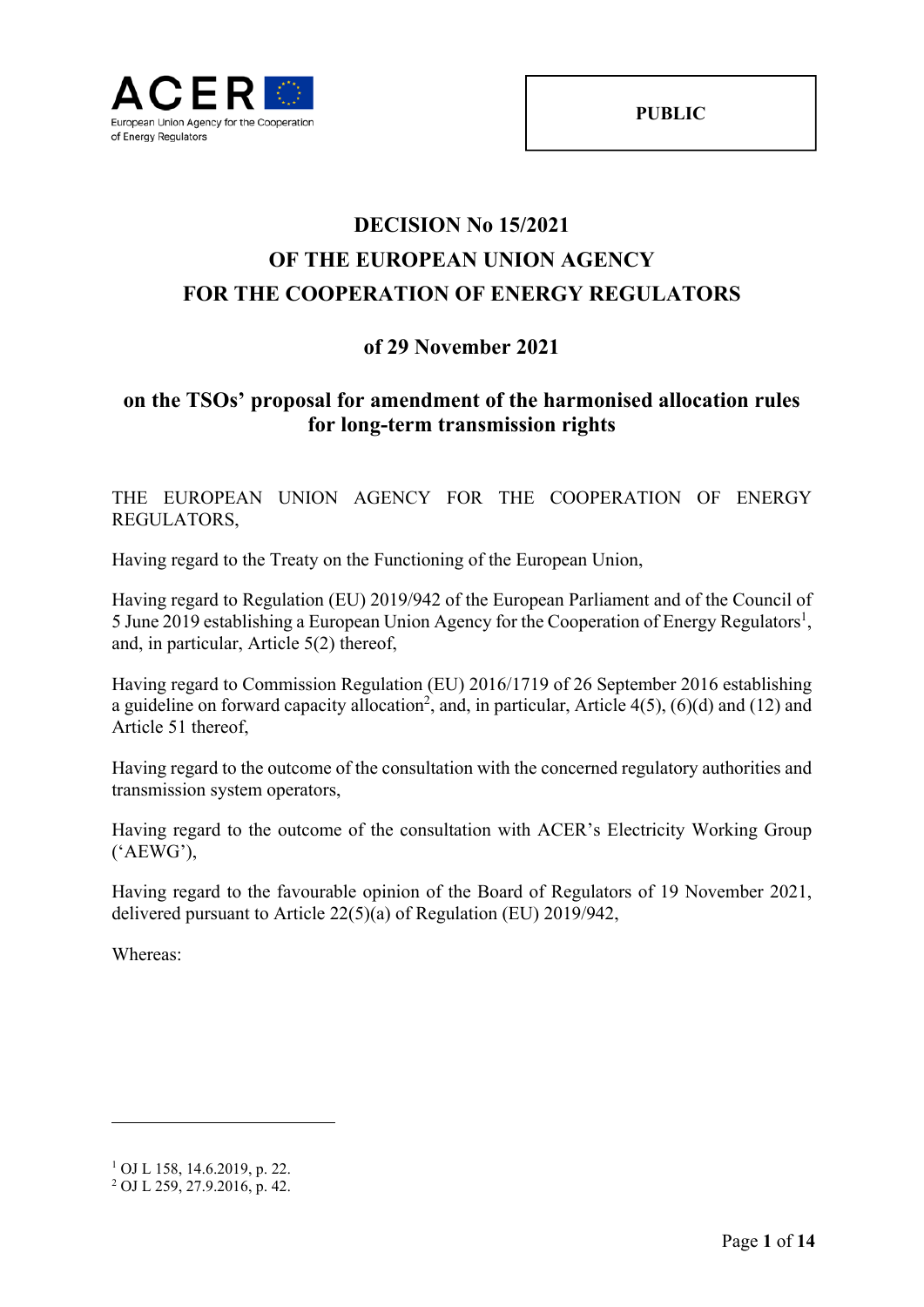

# **1. INTRODUCTION**

- (1) Commission Regulation (EU) 2016/1719 of 26 September 2016 establishing a guideline on forward capacity allocation (the 'FCA Regulation') laid down rules on cross-zonal capacity allocation in the forward markets. These rules include specific requirements for the development of harmonised allocation rules ('HAR').
- (2) On 29 October 2019, ACER issued its Decision No 14/2019 on the TSOs' proposal for the HAR according to Article 51 of the FCA Regulation.<sup>3</sup>
- (3) The present Decision follows from the TSOs' proposal to amend the HAR as approved by Decision No 14/2019. Annex I to this Decision sets out the amended HAR, pursuant to Article 51(1) of the FCA Regulation, as approved by ACER.

# **2. PROCEDURE**

- (4) On 20 May 2021, the European Network of Transmission System Operators for Electricity ('ENTSO-E'), on behalf of TSOs, launched a public consultation and published the proposed changes to the existing HAR. The consultation lasted until 20 June 2021.
- (5) By email of 25 June 2021, ENTSO-E submitted, '*on behalf of all TSOs*', the amended '*Harmonised allocation rules for Long Term Transmission Rights in accordance with Article 51 of Commission Regulation (EU) 2016/1719 of 26 September 2016 establishing a Guideline on Forward Capacity Allocation*' (the 'Proposal for amendment') to ACER for approval, pursuant to Article 5(2) of Regulation (EU) 2019/942.
- (6) A supporting document '*HAR Review 2021 Explanatory note*' was submitted for information together with the Proposal for amendment and lists the introduced changes to the HAR methodology and provides reasoning for some of the changes.
- (7) On 19 July 2021, ACER launched a public consultation<sup>4</sup> on the HAR, inviting all market participants to submit their comments by 27 August 2021. The consultation document focused on the long-term transmission rights ('LTTRs') remuneration rules and, in particular, on the cap for LTTR remuneration introduced by the TSOs in their Proposal for amendment. The summary and evaluation of the responses received are presented in Annex II to this Decision.

<sup>&</sup>lt;sup>3</sup> Decision No 14/2019 of 29 October 2019 on the TSOs' proposal for amendment of the harmonised allocation rules for long-term transmission rights:

https://extranet.acer.europa.eu//Official\_documents/Acts\_of\_the\_Agency/Individual%20decisions/ACER%20D ecision%2014-2019%20on%20the%20TSOs%20proposal%20for%20HAR%20amendment.pdf <sup>4</sup> PC 2021 E 08, see ACER's consultation page:

https://documents.acer.europa.eu/Official\_documents/Public\_consultations/Pages/PC\_2021\_E\_08.aspx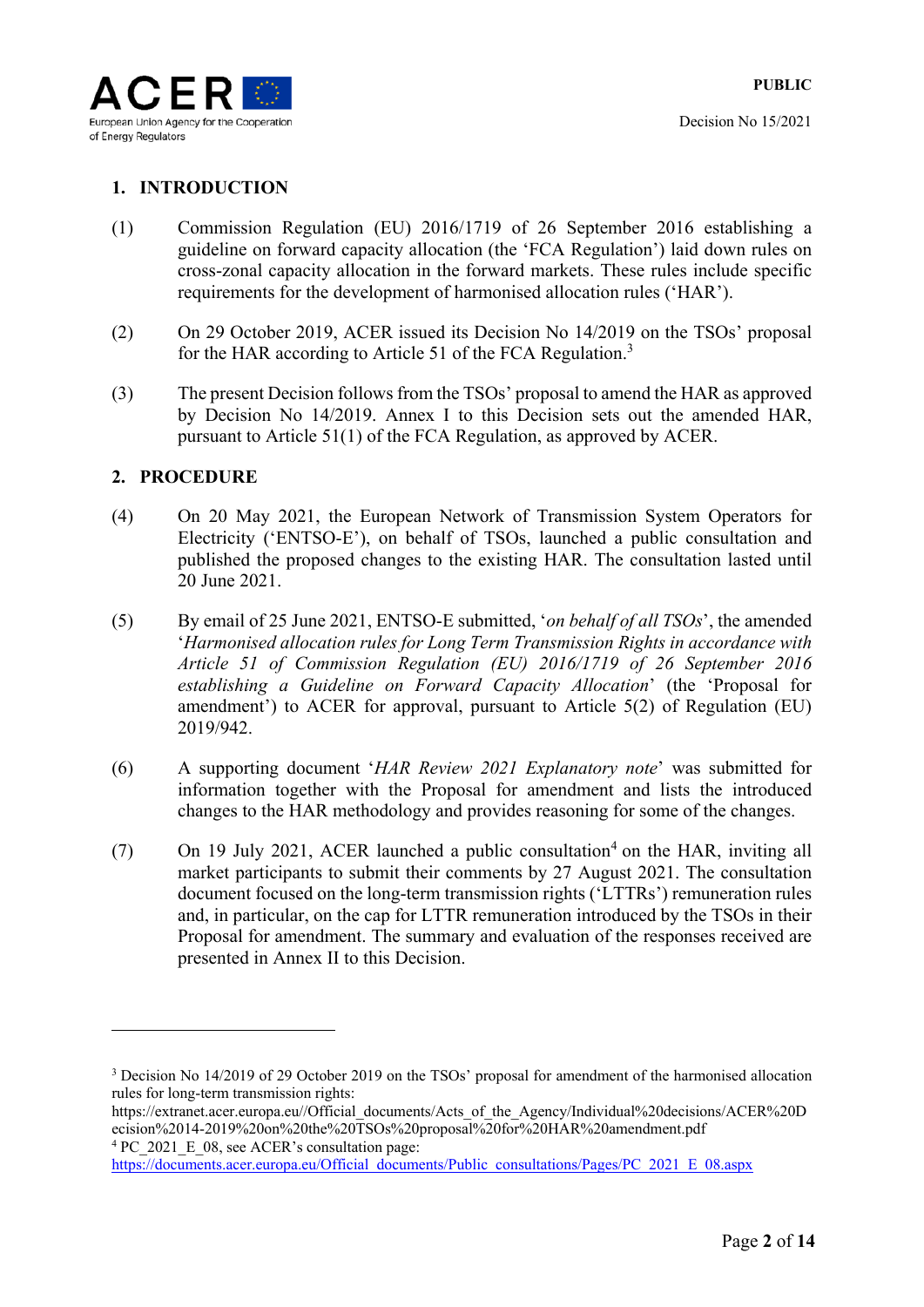

1

- (8) On 7 September 2021, ACER started the hearing phase as described in ACER's rules of procedure<sup>5</sup> and invited the regulatory authorities and TSOs to submit their written input and requests for oral hearings by 17 September 2021.
- (9) ACER cooperated closely with all regulatory authorities, ENTSO-E and TSOs and further consulted them on various amendments suggested by ACER during teleconferences and through exchanges of textual amendments via email communication. In particular, the following procedural steps were taken in 2021:
	- 8 June: discussion with the regulatory authorities during the FCA Task Force meeting<sup>6</sup>;
	- 2 July: teleconference with the TSOs and regulatory authorities;
	- 9 July: teleconference with the TSOs and regulatory authorities;
	- 21 September: discussion with the regulatory authorities during the FCA Task Force meeting;
	- 28 September: teleconference with the TSOs and regulatory authorities;
	- 29 September: discussion with the market participants, TSOs, regulatory authorities and the Commission at the Market European Stakeholder Committee (MESC);
	- 7 October: discussion with the regulatory authorities during the  $A E W G^7$ ;
	- 8 November: AEWGs' advice on the ACER draft Decision on the Proposal for amendment; and
	- 19 November: Board of Regulators' favourable opinion on the ACER draft Decision on the Proposal for amendment.

# **3. THE ACER'S COMPETENCE TO DECIDE ON THE PROPOSAL FOR AMENDMENT**

(10) According to Article 5(2)(b) of Regulation (EU) 2019/942, proposals for terms and conditions or methodologies, based on network codes and guidelines adopted before 4 July 2019, such as the FCA Regulation, which require the approval of all regulatory authorities, shall be submitted to ACER for revision and approval.

<sup>5</sup> Decision No 19/2019 of ACER's Administrative Board: https://documents.acer.europa.eu/en/The\_agency/Organisation/Administrative\_Board/Administrative%20Board  $\frac{1}{200}$ Decision/Decision%20No%2019%20-%202019%20-%20Rules%20of%20Procedure%20of%20the%20Agency.pdf

 $\overline{6}$  ACER's platform for discussing all issues connected to the FCA Regulation with the regulatory authorities.

 $\alpha$  ACER's high level platform for discussing all issues connected to all network codes and guidelines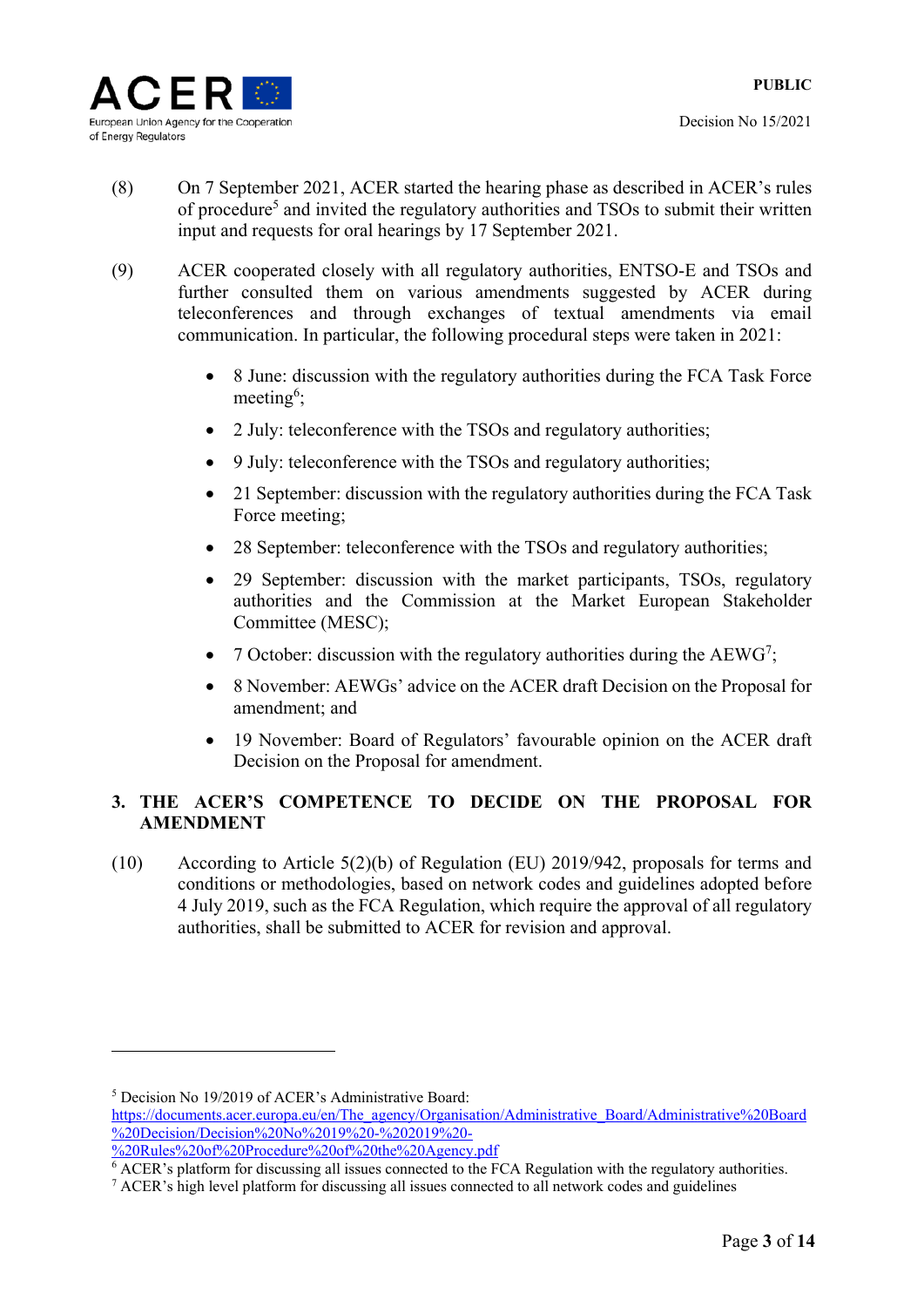

- (11) According to Article 4(5) and (6)(d) of the FCA Regulation, the HAR, pursuant to Article 51 of the same Regulation, shall be subject to approval by ACER.
- (12) According to Article 4(12) of the FCA Regulation, proposals for amendment to the HAR, which the TSOs may submit to ACER, shall be submitted to consultation in accordance with the procedure set out in Article 6 of the FCA Regulation and approved in accordance with the procedure set out in Article 4 of that Regulation.
- (13) According to Article 4(5) of the FCA Regulation, ACER, before approving the terms and conditions or methodologies, shall revise the proposals where necessary, after consulting the respective TSOs, in order to ensure that they are in line with the purpose of the FCA Regulation and contribute to market integration, non-discrimination, effective competition and the proper functioning of the market.
- (14) The Proposal for amendment has been submitted to ACER by ENTSO-E, on behalf of all TSOs, in accordance with Article 51 of the FCA Regulation (i.e. a guideline adopted before 4 July 2019).
- (15) Therefore, under the provisions of Article 5(2)(b) of Regulation (EU) 2019/942, in conjunction with Article  $4(5)$ ,  $(6)(d)$  and  $(12)$  of the FCA Regulation, ACER is competent to adopt a decision on the Proposal for amendment submitted to ACER on 25 June 2021.

#### **4. SUMMARY OF THE PROPOSAL FOR AMENDMENT**

- (16) The Proposal for amendment includes the following elements:
	- a) a 'Whereas' section;
	- b) general provisions, including on the scope of application and on harmonised definitions, in Title 1;
	- c) requirements and process for participation in auctions and transfer, including harmonised provisions on participation conditions, in Title 2;
	- d) requirements for collaterals, including harmonised provisions on financial requirements, netting policies and financial collaterals for LTTRs, in Title 3;
	- e) provisions on auctions, including the description of the forward capacity allocation process, with the auction specification, the submission of bids, the publication of auction results and contestation period, in Title 4;
	- f) harmonised provisions for the return of LTTRs, in Title 5;
	- g) harmonised provisions for the transfer of LTTRs, including their notification, in Title 6;
	- h) principles regarding the use and remuneration of LTTRs, including harmonised Use-It-Or-Sell-It (UIOSI) provisions in case of physical transmission rights, a description of the types of LTTRs which are offered, including the remuneration principles, as well as principle description of the applicable nomination rules, in Title 7;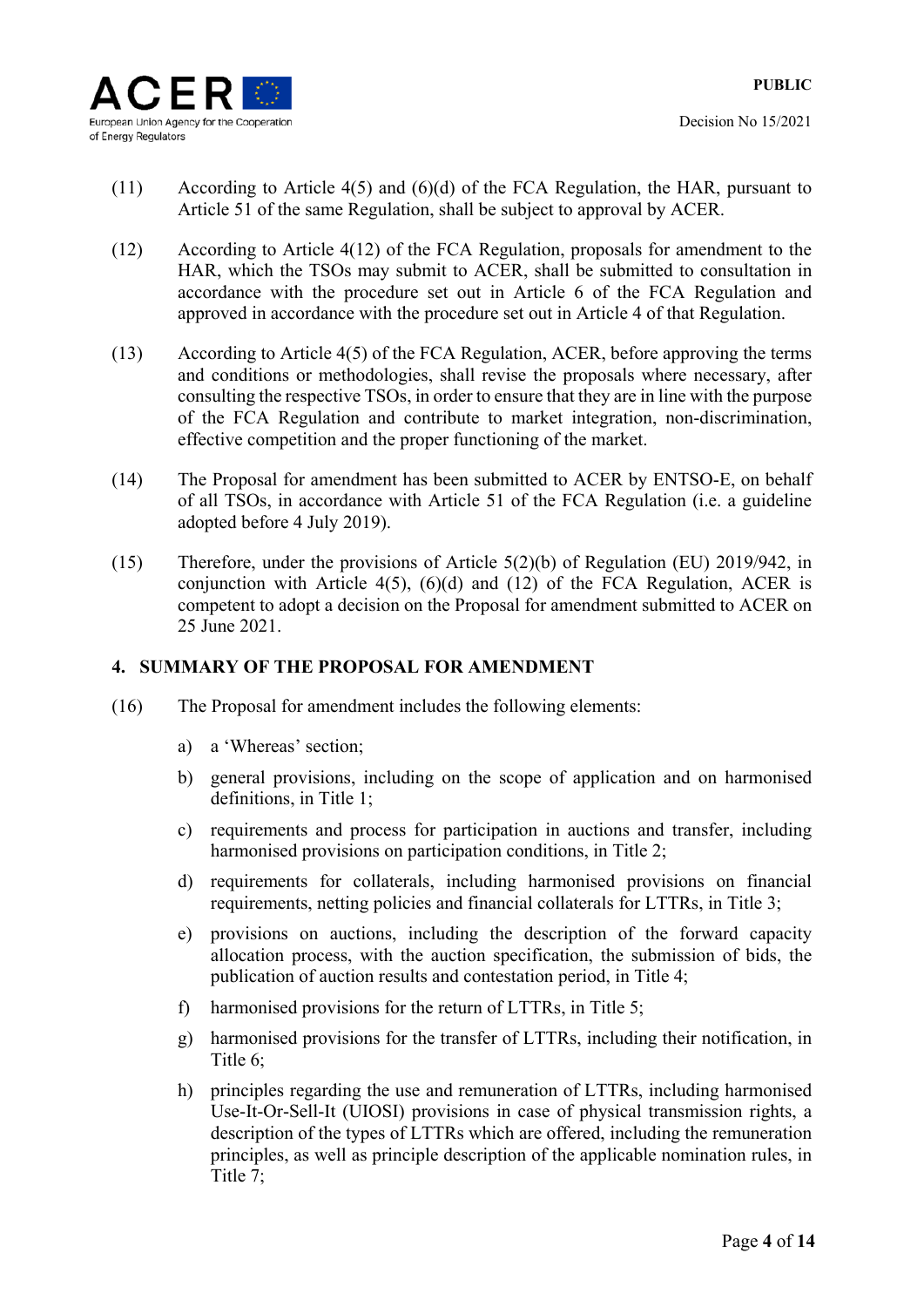

- i) provisions regarding fallback procedures, in Title 8;
- j) provisions regarding curtailments, including provisions on firmness and compensation rules, in Title 9;
- k) provisions regarding invoicing and payment, including harmonised provisions on financial requirements and settlement, in Title 10; and
- l) miscellaneous provisions, referring also to the contractual framework between the single allocation platform and the market participants, including provisions on the applicable law, the applicable language, confidentiality, dispute resolution, liability and force majeure, in Title 11.
- (17) The Proposal for amendment, therefore, consists of the complete HAR as contained in Annex I to ACER's Decision No 14/2019, subject to the following TSOs' amendments:
	- a) replacing references to the repealed regulations with the newly applicable regulations;
	- b) addition of one paragraph to the recitals that lists the TSOs that are responsible for the development of the proposal and for its submission to ACER;
	- c) amendments to the use of electronic communication and methods allowed for signing documents, in Articles 7, 9, 16, 21, 24-25, 49-52, 57, 65-66, 74 and 76;
	- d) amendments to the details concerning taxes, in Article 9 and 62;
	- e) amendments of necessary details to improve market surveillance, in Article 9;
	- f) amendments to the provision of the dedicated business account, in Article 12;
	- g) amendments to clarify conditions for refusal of application to the participation agreement and its suspension, in cases a market participant is under economic sanctions, in Articles 15 and 71; and
	- h) addition of one paragraph introducing a cap on remuneration of LTTRs in case of fallback, in Article 59.

# **5. OBSERVATIONS RECEIVED BY ACER**

#### **Public consultation on the Proposal**

(18) Responses to ACER's public consultation are summarised in Annex II to this Decision.

# **Consultation on ACER's preliminary position**

- (19) The following paragraphs provide a summary of views on ACER's preliminary position received during the hearing phase between 6 and 17 September 2021. ACER received a written comment from ENTSO-E on behalf of all TSOs. ACER did not receive any requests for oral hearings.
- (20) On behalf of the TSOs, ENTSO-E stated in its hearing input the following: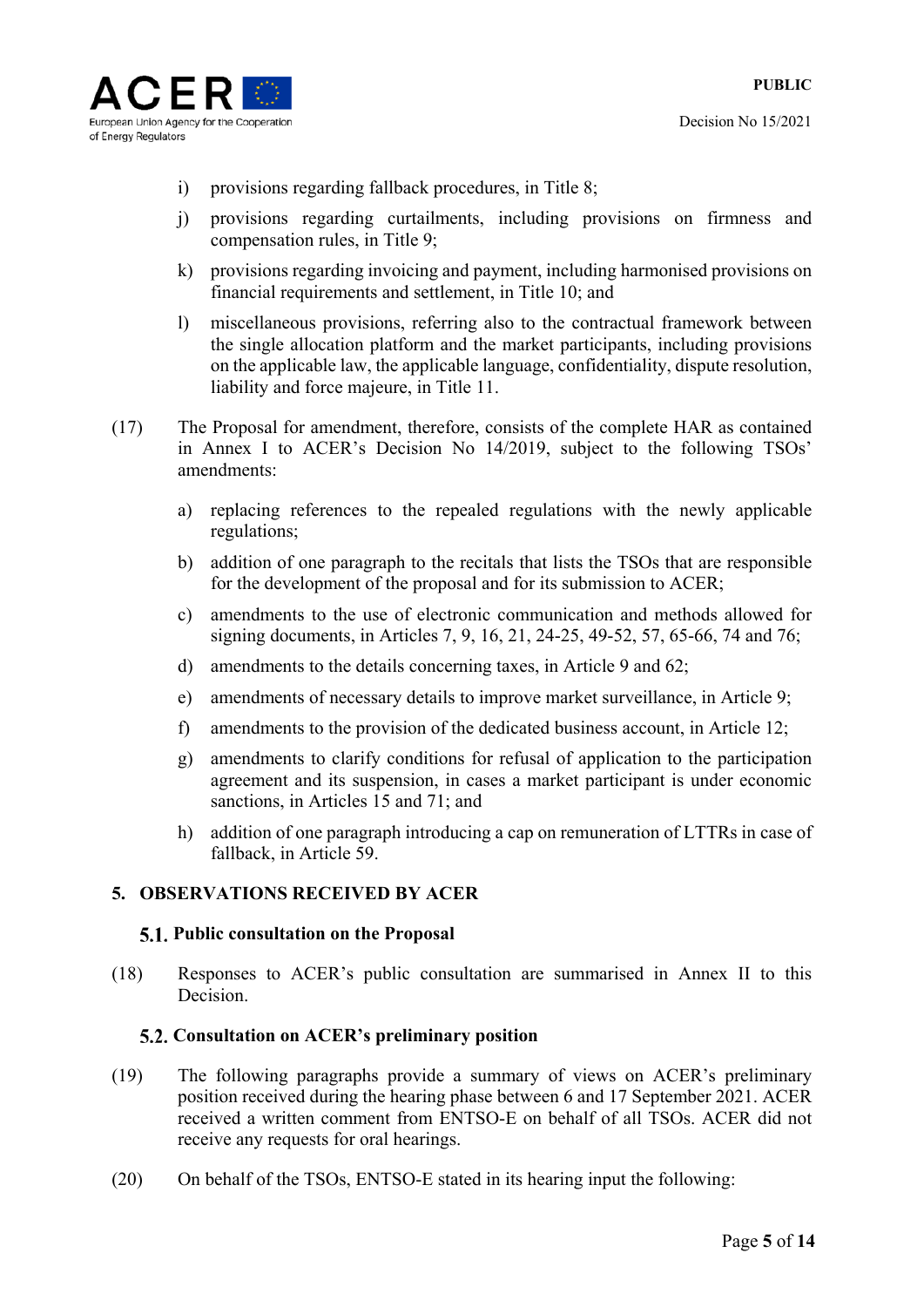

- a) Cap on remuneration of LTTRs in case of decoupling<sup>8</sup>
	- Uncapped LTTR remuneration creates a revenue inadequacy between the remuneration of LTTRs and the congestion income from explicit auctions (currently used as a fallback method) to the detriment of tariff payers and to the benefit of the overcompensated LTTR holders, thus, the TSOs propose to limit the remuneration pay-outs in case of decoupling by the introduction of a cap;
	- Since explicit fallback procedure does not rely on market fundamentals and the underlying price against which LTTRs are settled, the remuneration of LTTRs is no longer representing the value of the day-ahead cross-zonal capacity and cannot be considered as hedging against the day-ahead pricing;
	- Uncapped LTTR remuneration is inconsistent with the objectives of the FCA Regulation and Regulation (EU) 2019/943;
	- The option to cover decoupling events in Article 48 and 59 of the HAR seems only possible if Article 35 of the FCA Regulation is amended;
	- Uncapped LTTR remuneration may distort the technical evolution of the transmission system in the Union as it provides a dis-incentive to offer LTTRs;
	- The current remuneration mechanism as set out by the FCA Regulation is unlawful and in contradiction with the need for an orderly price formation of transmission capacities, with the need to promote effective long-term crosszonal trade with long-term cross-zonal hedging opportunities for market participants, with the fair treatment of TSOs and market participants and with the efficient long-term operation and development of the electricity sector in the Union;
	- LTTR holders have no incentive to participate in the fallback capacity auction, because of generous payoffs from LTTR remunerations that increase especially when the fallback mechanism performs poorly;
	- Nothing in the regulatory framework prohibits the imposition of a remuneration cap to mitigate duly justified risks in case of decoupling;
	- Compensation cap is only possible pursuant to Articles 53 to 55 of the FCA Regulation for curtailment of LTTRs and these articles do not relate to the remuneration of LTTRs;

<u>.</u>

<sup>8</sup> See recital (30) below.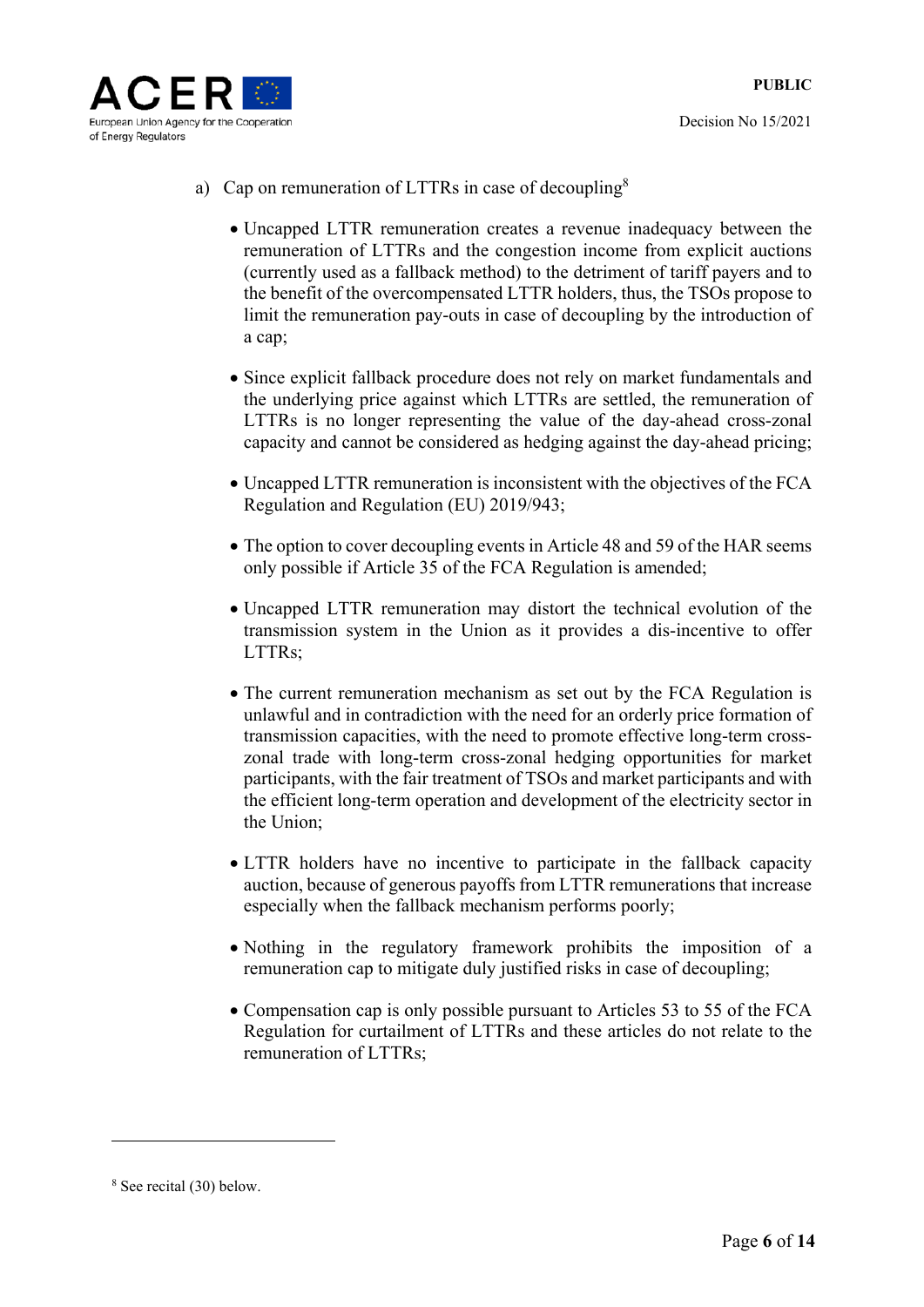

- During curtailment and decoupling, normal market results are not obtained due to unforeseen circumstances. The introduction of the remuneration cap of LTTRs would make the remuneration more in line with the underlying price against which they are settled and with the general principles governing electricity markets; and
- Introduction of the cap for remuneration of LTTRs would comply with Article 35 of the FCA Regulation, since the remuneration mechanism will remain the same (i.e. equal to market spread).
- b) Other comments
	- ENTSO-E, in its hearing input reacted to some minor clarifying issues that were raised at the beginning of the hearing phase by ACER, e.g. the use of electronic signatures, receipts issued by the single allocation platform to market participants, publication of information.

# **5.3. Consultation of the AEWG**

(21) The AEWG provided its advice on 8 November 2021, endorsing the draft ACER Decision with Annexes. Moreover, AEWG invited ACER to take note of the comments raised by  $HERA<sup>9</sup>$  during the AEWG consultation phase.

# **6. ASSESSMENT OF THE PROPOSAL FOR AMENDMENT**

#### **Legal framework**

- (22) Article 4(6)(d) in conjunction with Article 4(12) of the FCA Regulation provide that amendments to the approved HAR, in accordance with Article 51 of the same Regulation, are subject to approval by ACER.
- (23) Articles 51 and 52 of the FCA Regulation set out specific requirements for the HAR.
- (24) According to Article 51(1), the proposal for HAR shall be developed in accordance with the requirements of Article 52(2) and shall be subject to consultation in accordance with Article 6 of the FCA Regulation. Moreover, in accordance with Article 4(12) of the FCA Regulation, the TSOs' proposals for amendment to the terms and conditions or methodologies shall also be subject to consultation in accordance with Article 6 of the FCA Regulation.

<sup>&</sup>lt;sup>9</sup> The Croatian regulatory authority (HERA) supports the all TSOs' proposal to introduce a cap for remuneration of LTTRs.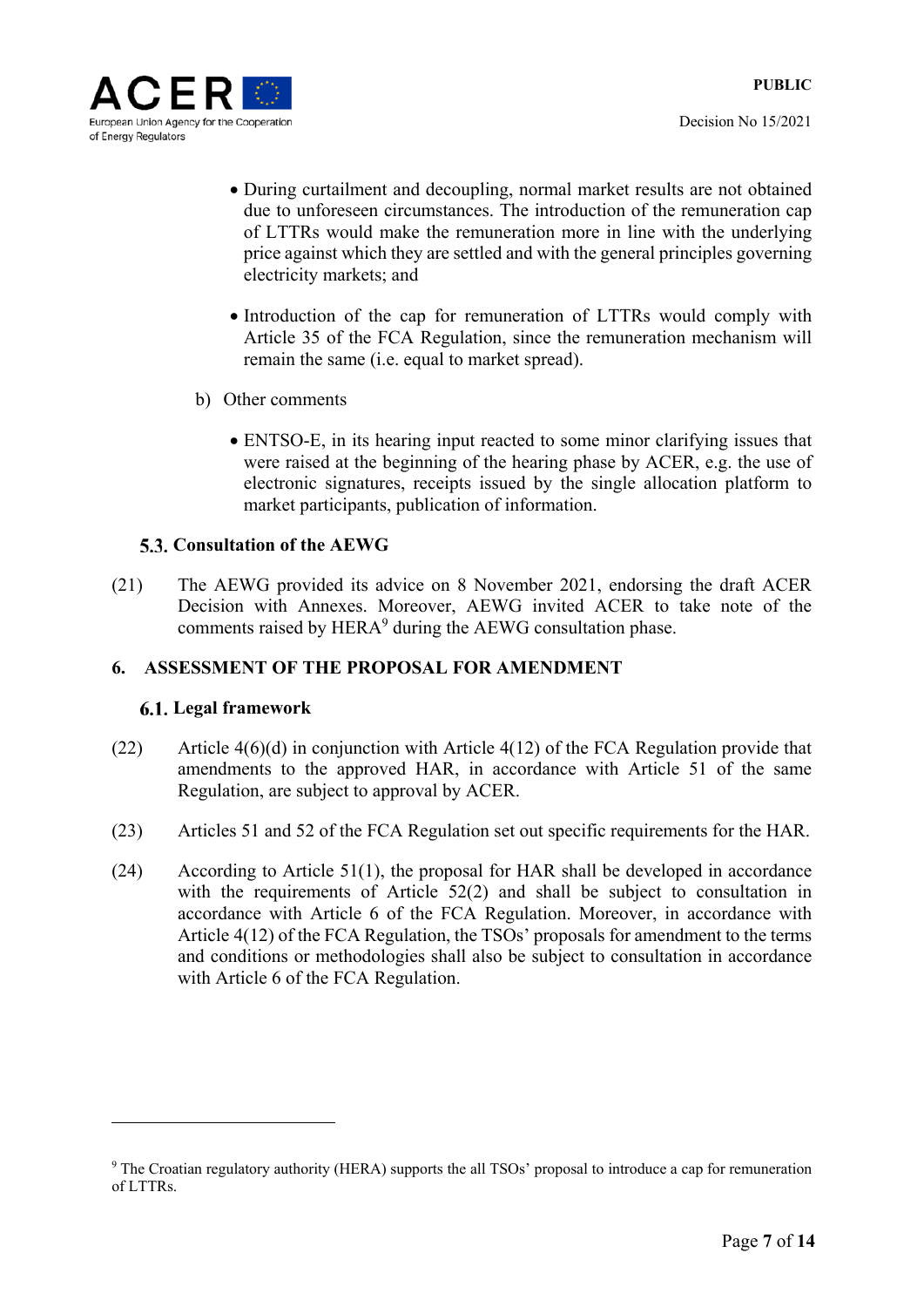

- (25) According to Article 52(1), the requirements for HAR for LTTRs shall cover physical transmission rights, FTRs-options and FTRs-obligations, and TSOs shall consider and duly take into account specificities related to the different types of products.
- (26) According to Article 52(2), the proposal for HAR shall follow the principles of nondiscrimination and transparency and at least contain the general requirements set out in its subparagraphs (a) to (l).
- (27) As a general requirement, Article 4(8) of the FCA Regulation sets out that every proposal for terms and conditions or methodologies includes a proposed timescale for their implementation and a description of their expected impact on the objectives of the FCA Regulation.
- (28) Further, for coherence reasons and as confirmed by Article 4(8) of the FCA Regulation, the proposal for terms and conditions or methodologies must be in line with the objectives of the FCA Regulation defined in its Article 3.

# **Assessment of the legal requirements**

(29) The Proposal for amendment includes not only specific amendments to the HAR approved by the ACER's Decision No 14/2019, but also the rest of the approved HAR. To avoid duplication, ACER will not reassess those parts of the Proposal for amendment which correspond to the approved HAR, and in that respect refers to its Decision No 14/2019. Therefore, in the following, ACER will focus on the TSOs' proposed amendments and the additional amendments made by ACER.

#### 6.2.1. Legal assessment of the introduction of the cap for remunerating LTTRs

- (30) In Article 59(5) of the Proposal for amendment, the TSOs added a new principle for the remuneration of LTTRs, which introduces a cap on the remuneration of the LTTR holders: '*Irrespective of whether it is a Direct Current interconnector or not, the caps described in paragraphs 2 and 3 of this Article shall also apply to the remuneration of Long Term Transmission Rights holders for non-nominated Physical Transmission Rights and Financial Transmission Rights in case of fallback Allocation for Implicit Allocation.*' This new principle aims to apply the rules for caps on the compensation for curtailments necessary to ensure operation remains within operational security limits before the day-ahead firmness deadline ('compensation for curtailments') also to the remuneration of LTTR in case of fallback allocation.
- (31) The TSOs justified this new cap in essence by arguing that, in case of a decoupling event, remunerating LTTRs holders with the market spread using the explicit fallback revenues is inconsistent with the objectives of Regulation (EU) 2019/943 and the FCA Regulation and that the proposed cap addresses this inconsistency. According to the TSOs, *'[a]s there is no consensus (yet) on TSOs' proposal and the option to cover decoupling events in Article 48 and 59 of the HAR seems only possible if Article 35 of the FCA Regulation is amended, TSOs propose as an improvement until a more structural solution is implemented to extend to the remuneration of LTTRs in case of decoupling events the applicability of a cap on compensation for curtailment*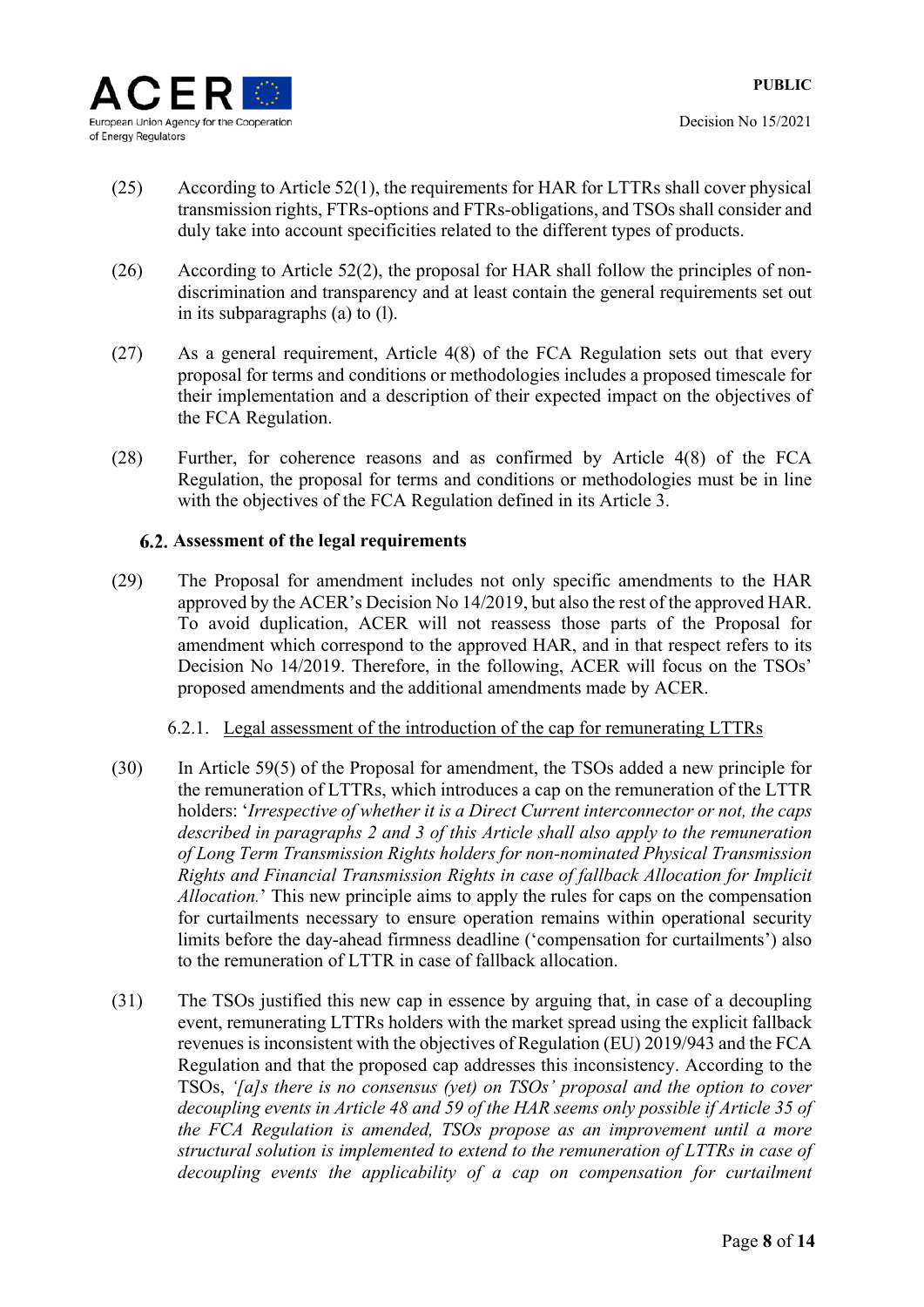Decision No 15/2021

*according to Article 59 (i.e. to limit the compensation to LTTR holders in case of missing income from DA due to unexpected outages and incident out of TSOs 'domain').'* In the TSOs' view, *'nothing in the legal and regulatory framework prohibits the imposition of a remuneration cap'*. 10

- (32) As regards the legal and regulatory framework, it is first to note that Article 52 of the FCA Regulation sets out the requirements for the HAR, partly via reference to other provisions of the FCA Regulation. Neither Article 52 nor the other provisions referred therein provide for a cap on the remuneration of LTTRs. This is in particular true for Article 35 of the FCA Regulation, referred to in Article 52(2)(d) thereof, which sets out the principles for LTTRs' remuneration, and Article 54 of the FCA Regulation, referred to in Article 52(2)(k), which defines caps on the compensation for curtailed LTTRs.
- (33) Article 35(3)(a) of the FCA Regulation sets out the rules for remuneration of LTTRs in case of implicit auctioning in the day-ahead timeframe, requiring that '*where the cross-zonal capacity is allocated through implicit allocation or another method resulting from a fallback situation in the day-ahead time frame, the remuneration of long-term transmission rights shall be equal to the market spread.*' In that context, Article 2(9) of the FCA Regulation defines the market spread as '*the difference between the hourly day-ahead prices of the two concerned bidding zones for the respective market time unit in a specific direction*'.
- (34) As a result, the LTTR holders need to be remunerated with exactly the difference between the hourly day-ahead prices per market time unit and direction, between two bidding zones. This principle holds even if another method resulting from a fallback situation in the day-ahead time frame is used.
- (35) If, however, a cap was applied on the remuneration of LTTRs as suggested in the Proposal for amendment, $<sup>11</sup>$  the principle for remunerating the LTTR holders would</sup> not be based on market spread, but on any value that is lower than the market spread. As such, the proposed amendment in Article 59(5) of the Proposal for amendment does not ensure that LTTR holders are remunerated in accordance with Article 35 of the FCA Regulation, where costs for remuneration of the LTTRs exceed the proposed cap. In that regard, contrary to TSOs' view, the remuneration mechanism of LTTRs will not remain the same, i.e. equal to market spread.
- (36) Consequently, the proposed cap on the remuneration of LTTRs is not compliant with the prescribed remuneration mechanism of applying the market spread as prescribed under Article 35(3)(a) of the FCA Regulation. Since the requirement of a market spread based remuneration mechanism is mandatory under Article 35(3)(a) of the

-

<sup>10</sup> ENTSO-E's hearing input, p. 2.

<sup>&</sup>lt;sup>11</sup> I.e. a situation in which the costs incurred to TSOs for remunerating the LTTR holders exceed the cap proposed by all TSOs in Article 59(5) of the Proposal for amendment, in accordance with the formulas of the same Article 59.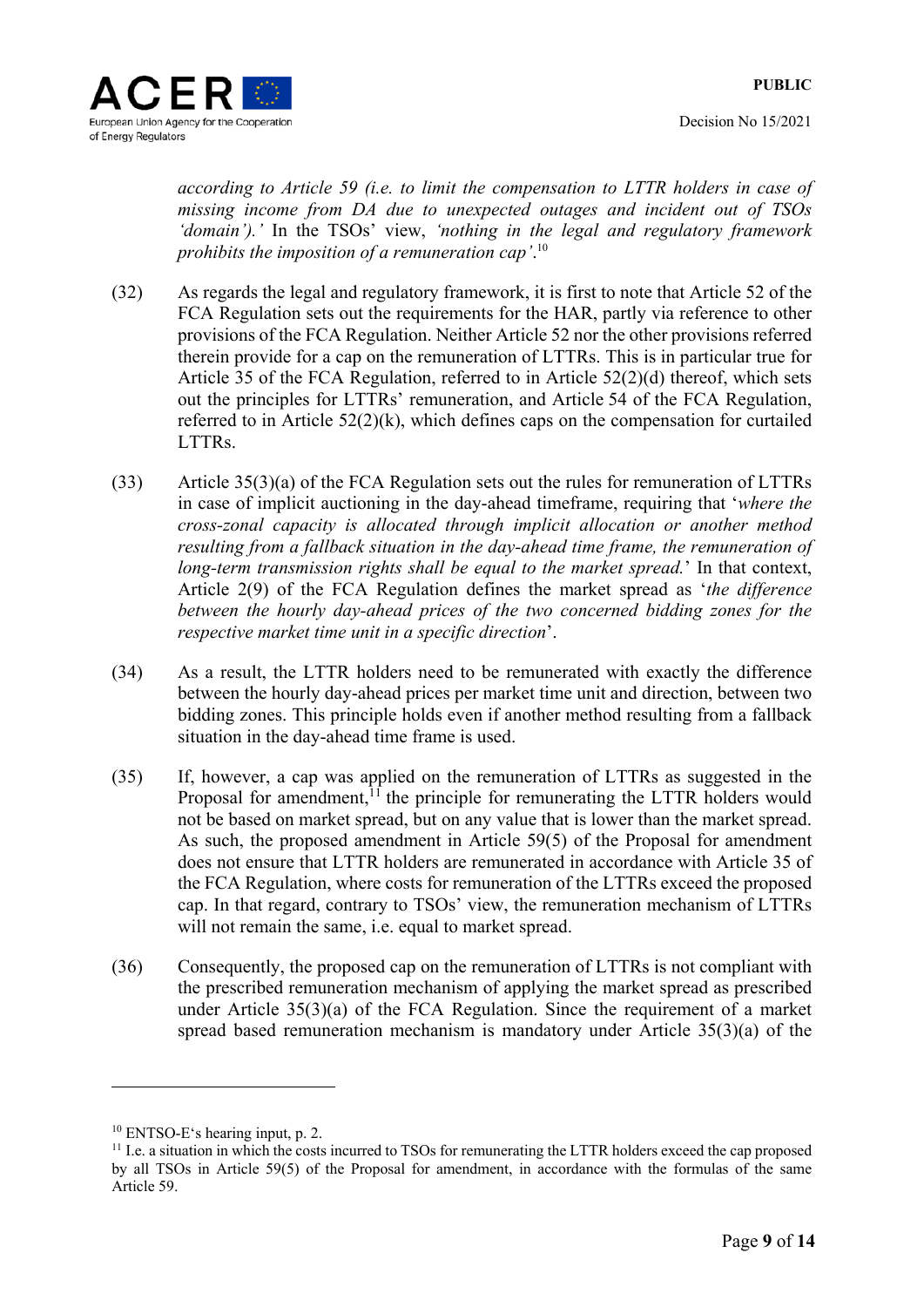

FCA Regulation, the Proposal for amendment must comply with that requirement and ACER has to apply it when assessing the compliance of the Proposal for amendment with the FCA Regulation.

- (37) Moreover, the FCA Regulation mentions caps explicitly only in its Article 54 in the context of curtailments of LTTRs and the compensation to be paid to the curtailed LTTR holders.
- (38) Clearly, and as also acknowledged by the  $TSOs$ ,<sup>12</sup> the remuneration of LTTRs does not qualify as a compensation for the curtailment of LTTRs, so that Article 54 of the FCA Regulation does not provide a legal basis for a cap on the remuneration of LTTRs.
- (39) In ACER's view, the sole reference to a cap in Article 54 of the FCA Regulation also raises the question whether the EU legislator intended to allow the introduction of caps in cases other than the one of LTTRs curtailment. In fact, the absence of any reference to a cap in Article 35 of the FCA Regulation could suggest that, unlike for the compensation for curtailments under Article 54 of the FCA Regulation, introducing, via the HAR, a cap on the remuneration of LTTRs was not intended. From the context and the structure of the FCA Regulation, it seems therefore not clear that the lack of an explicit provision for a cap on the remuneration of LTTRs, like in Article 35 of the FCA Regulation, would imply a tacit approval of such cap. Indeed, the TSOs stated themselves that *'the option to cover decoupling events in Article 48 and 59 of the HAR seems only possible if Article 35 of the FCA Regulation is amended'*. <sup>13</sup> Accordingly, and contrary to the TSOs' suggestion, ACER currently does not see a sufficient legal basis for introducing, through the HAR, a cap on the remuneration of LTTRs merely by reference to *'instances in which a normal market result is not obtained due to random or unforeseen circumstances'* and *'general principles of law and governing the operation of electricity markets'*. 14
- (40) In conclusion, ACER considers the proposed cap on the remuneration of LTTRs in Article 59(5) of the Proposal for amendment as not compliant with the FCA Regulation and as lacking a sufficient legal basis. Therefore, ACER cannot approve this amendment, and for the same reasons cannot amend the proposed cap on the remuneration of LTTRs in a way that it is compliant with the FCA Regulation. Accordingly, ACER had to delete the respective text in Article 59(5) of the Proposal for amendment.
- (41) ACER is aware of the above mentioned issues raised by TSOs regarding the remuneration of LTTRs in case of decoupling (see recital (20)). These considerations, however, do not change the fact that the proposed cap is not compliant with the FCA Regulation and lacks a sufficient legal basis. Therefore, ACER deems it not necessary

<sup>12</sup> ENTSO-E's hearing input, p. 4.

<sup>13</sup> ENTSO-E's hearing input, p. 2.

<sup>&</sup>lt;sup>14</sup> ENTSO-E's hearing input, p. 4.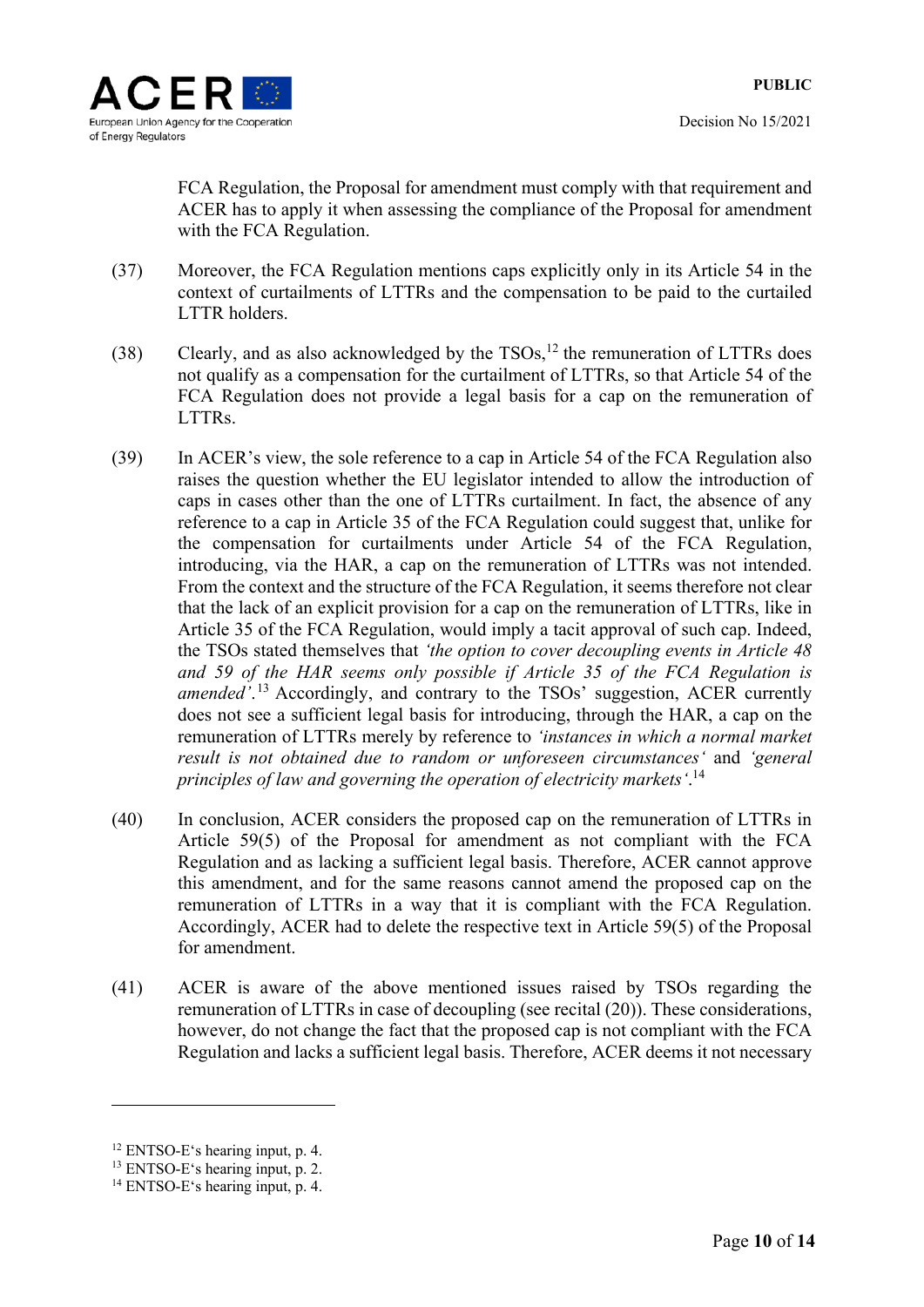and appropriate to discuss these considerations in the scope of the present Decision. However, ACER intends to follow up this matter in the future and engage actively in the discussions on the functioning of fallback mechanisms, as well as on the principles of remunerating LTTRs, in particular in the framework of a future amendment of the FCA Regulation.

### 6.2.2. Assessment of the requirements in Article 52(1) and (2) of the FCA Regulation

- (42) The proposed amendments update some provisions related to the requirements described in Article 52(1) and (2) of the FCA Regulation.
- (43) These amendments do not affect the finding in ACER's Decision No 14/2019 that the requirements of Article 52(1) and (2) of the FCA Regulation are fulfilled, except the amendments introduced in Article 59(5) of the Proposal for amendment which, however, cannot be approved for the reasons explained in Chapter 6.2.1 above.
- (44) Therefore, the Proposal for amendments, except for those proposed for Article 59(5) of that Proposal, fulfils the requirements of Article 52(1) and (2) of the FCA Regulation.

#### 6.2.3. Assessment of the requirements for consultation

- (45) The draft Proposal for amendment was consulted Union-wide with stakeholders as presented in recital (4) above.
- (46) Therefore, the Proposal for amendment has been subject to a public consultation in accordance with Article 6 of the FCA Regulation and complies with Article 4(12) of the FCA Regulation.

#### 6.2.4. Assessment of the requirements in Article 4(8) of the FCA Regulation

- (47) Article 5 of the Proposal for amendment provides that the HAR shall apply for capacity allocation for LTTRs with a delivery period starting from 1 January in the subsequent year following the approval of the HAR by ACER.
- (48) Recitals (7) to (13) of the 'Whereas'-section in the Proposal for amendment describe the expected impact of the HAR on the objectives listed in Article 3 of the FCA Regulation and remained unchanged in comparison to the version of the HAR according to ACER's Decision No 14/2019.
- (49) Therefore, the Proposal for amendment complies with the requirement of the inclusion of the implementation timescale and of the description of the expected impact on the objectives, in accordance with Article 4(8) of the FCA Regulation.

#### 6.2.5. Assessment of other points of the Proposal for amendment

(50) All TSOs propose a range of amendments to the HAR, as presented in recital (17) above.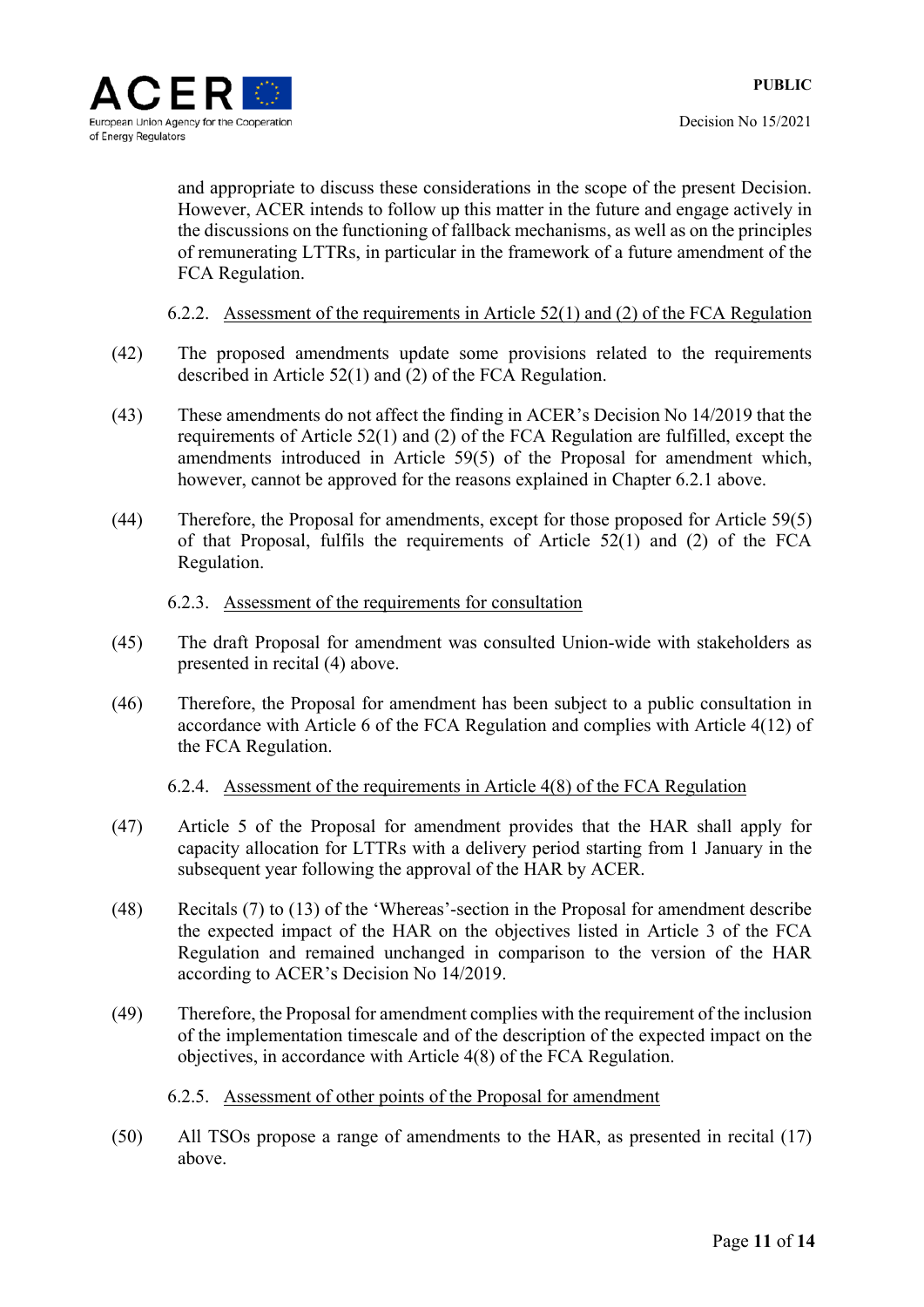

- (51) ACER agrees that the amendments listed in recital (17), points a) to g), clarify and improve the HAR and are in line with the objectives of the FCA Regulation.
- (52) However, ACER cannot approve and deleted the amendment listed in recital (17), point h), introducing the cap for remuneration of LTTRs in case of fallback, on the grounds detailed in Chapter 6.2.1.
- (53) ACER, after consulting the TSOs, clarified the term 'return' in the formulas of Article 59 of the Proposal for amendment and replaced it with 'return of LTTRs'.
- (54) ACER adjusted provisions concerning regulatory approval competencies, replacing the approval by all regulatory authorities with the one by ACER, thereby taking into account the respective changes introduced in the FCA Regulation by Commission Implementing Regulation (EU) 2021/28015.
- (55) ACER amended recital 1 of the Proposal for amendment to clarify that the HAR, as presented in Annex I of this Decision, amends the HAR approved by ACER's Decision No 14/2019 of 29 October 2019.
- (56) ACER clarified the provisions concerning the language in Article 78 of the Proposal for amendment to make it consistent with the recent practice while approving terms and conditions or methodologies, in accordance with the FCA Regulation.
- (57) Finally, ACER introduced some necessary editorial changes.

# **7. CONCLUSION**

- (58) For all the above reasons, ACER considers the Proposal for amendment in line with the requirements of the FCA Regulation, provided that the amendments described in this Decision are integrated in the Proposal for amendment, as presented in Annex I to this Decision. The amendments, which have been consulted with ENTSO-E and the TSOs, are necessary to ensure that the Proposal is in line with the purpose of the FCA Regulation and contributes to market integration, non-discrimination, effective competition and the proper functioning of the market.
- (59) Therefore, ACER approves the Proposal for amendment subject to the necessary amendments. To provide clarity, Annex I to this Decision sets out the Proposal for amendment as amended and approved by ACER,

<sup>15</sup> Commission Implementing Regulation (EU) 2021/280 of 22 February 2021 amending Regulations (EU) 2015/1222, (EU) 2016/1719, (EU) 2017/2195 and (EU) 2017/1485 in order to align them with Regulation (EU) 2019/943, OJ L 62, 23.2.2021, p. 24.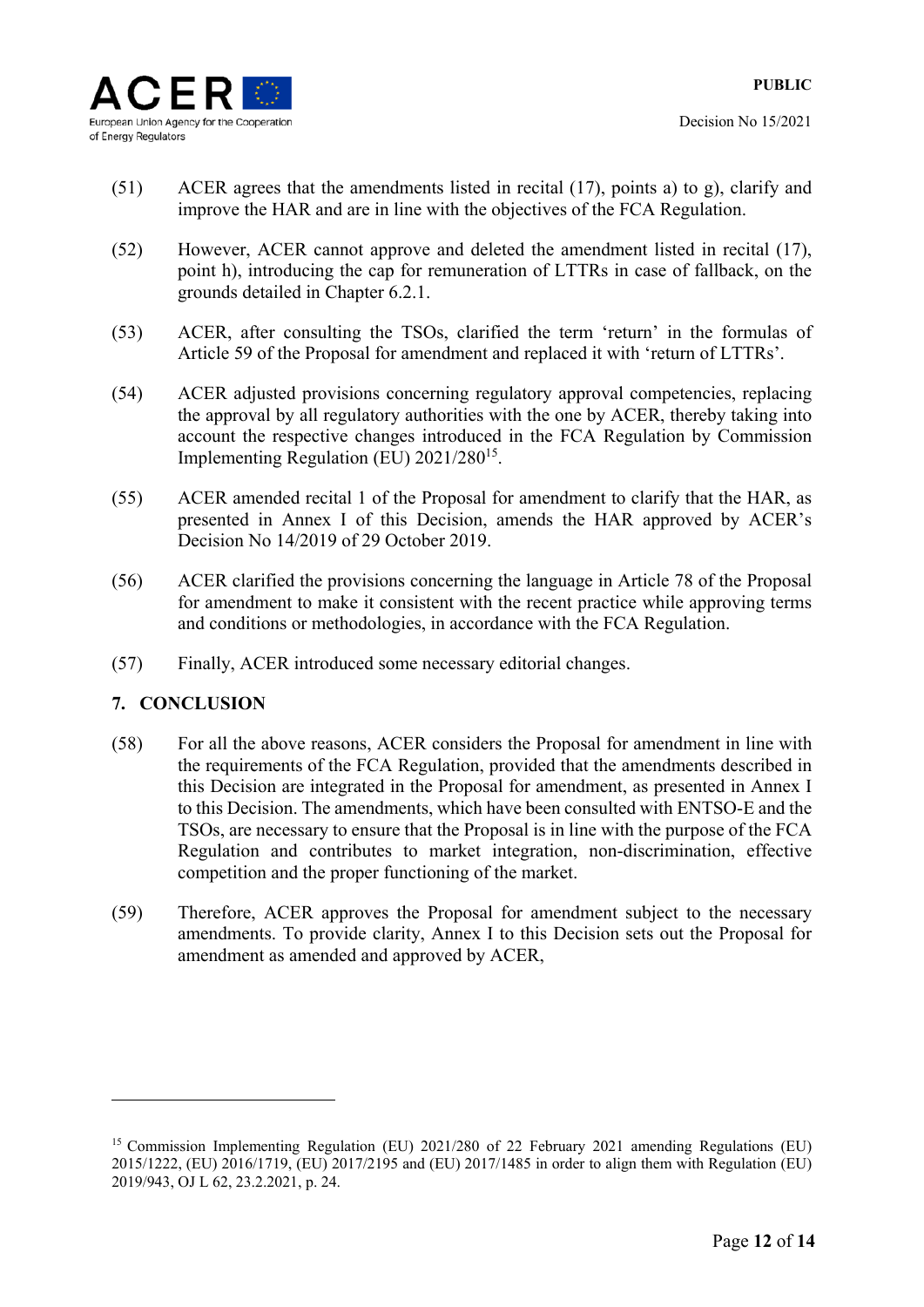

Decision No 15/2021

### HAS ADOPTED THIS DECISION:

#### *Article 1*

The harmonised allocation rules for long-term transmission rights pursuant to Article 51 of Regulation (EU) 2016/1719 are amended and approved as set out in Annex I to this Decision.

#### *Article 2*

This Decision is addressed to:

50Hertz - 50Hertz Transmission GmbH Amprion - Amprion GmbH Augstsprieguma tïkls - AS "Augstsprieguma tïkls" APG - Austrian Power Grid AG CNTEE Transelectrica SA – Compania Nationala de Transport al Energiei Electrice ČEPS - ČEPS a.s. CREOS Luxembourg - Creos Luxembourg S.A. Croatian Transmission System Operator Ltd. (HOPS d.o.o.) EirGrid - EirGrid plc ESO - Electroenergien Sistemen Operator EAD Elering - Elering AS ELES - ELES, d.o.o. Elia - Elia Transmission Belgium SA/NV Energinet - Energinet Fingrid – Fingrid Oyj IPTO - Independent Power Transmission Operator S.A. Kraftnät Åland - Kraftnät Åland Ab LITGRID - Litgrid AB MAVIR ZRt. - MAVIR Magyar Villamosenergia-ipari Átviteli Rendszerirányító Zártkörűen Működő Részvénytársaság ZRt. PSE - Polskie Sieci Elektroenergetyczne S.A. REE - Red Eléctrica de España S.A. REN - Rede Eléctrica Nacional, S.A. RTE - Réseau de Transport d'Electricité, S.A. SEPS - Slovenská elektrizačná prenosová sústava, a.s. Svenska Kraftnät - Affärsverket svenska kraftnät SONI - System Operator for Northern Ireland Ltd TenneT TSO - TenneT TSO B.V. TenneT GER - TenneT TSO GmbH Terna S.p.A. TransnetBW - TransnetBW GmbH VÜEN - Vorarlberger Übertragungsnetz GmbH